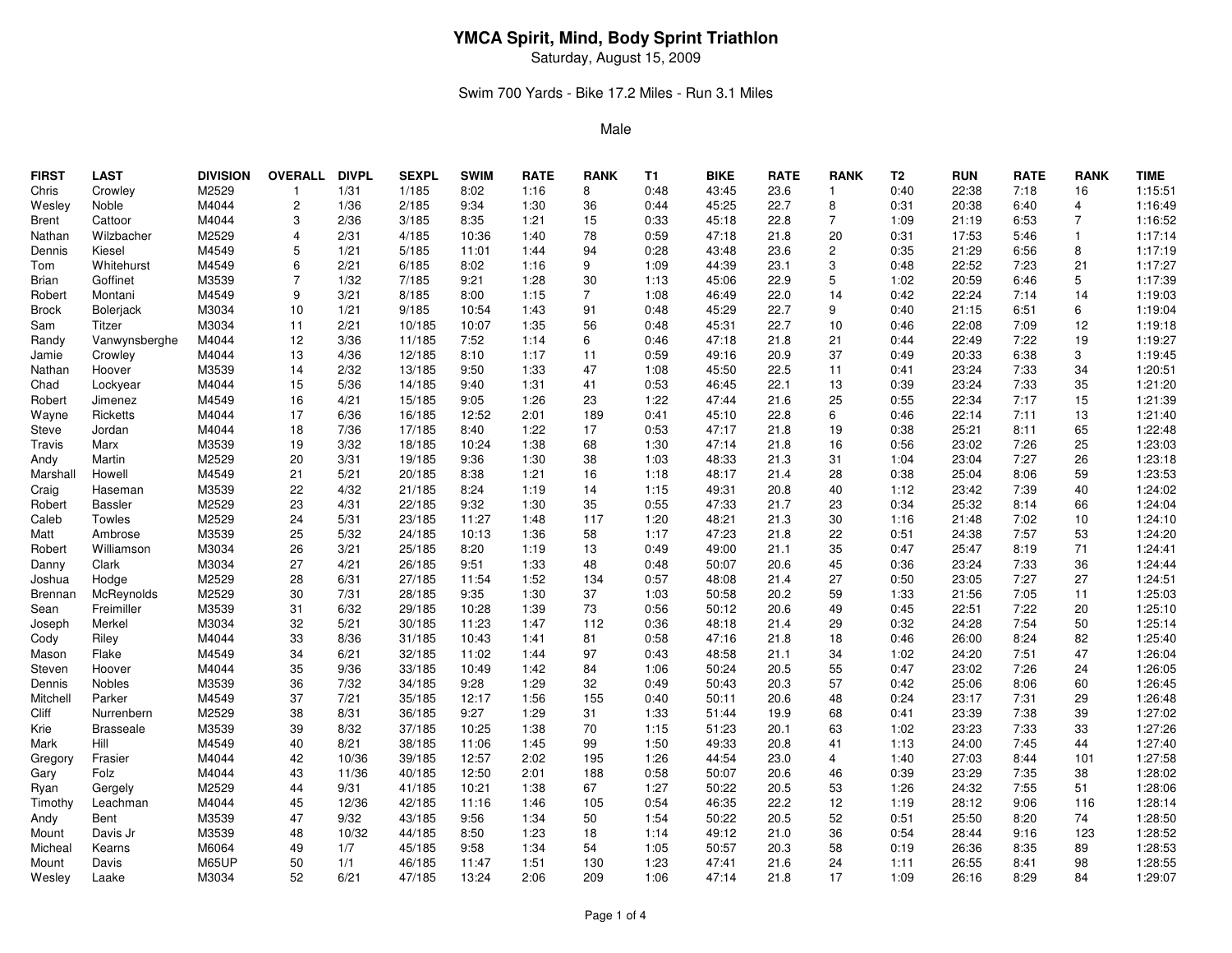Saturday, August 15, 2009

## Swim 700 Yards - Bike 17.2 Miles - Run 3.1 Miles

| Keith    | Spaulding     | M4044 | 53  | 13/36 | 48/185 | 10:51 | 1:42 | 88  | 1:28 | 50:18   | 20.5 | 50  | 0:53 | 25:41 | 8:18  | 70  | 1:29:09 |
|----------|---------------|-------|-----|-------|--------|-------|------|-----|------|---------|------|-----|------|-------|-------|-----|---------|
| Jeff     | Hinson        | M3539 | 54  | 11/32 | 49/185 | 11:09 | 1:45 | 103 | 1:47 | 49:38   | 20.8 | 42  | 1:21 | 25:56 | 8:22  | 80  | 1:29:50 |
| Ray      | Lutgring      | M4044 | 55  | 14/36 | 50/185 | 12:11 | 1:55 | 149 | 1:12 | 48:46   | 21.2 | 33  | 0:53 | 26:51 | 8:40  | 95  | 1:29:51 |
| Jimmy    | Funkhouser    | M2529 | 56  | 10/31 | 51/185 | 9:57  | 1:34 | 51  | 1:15 | 53:02   | 19.5 | 81  | 1:13 | 24:36 | 7:56  | 52  | 1:30:01 |
| Philip   | <b>Burris</b> | M5054 | 57  | 1/11  | 52/185 | 10:15 | 1:36 | 59  | 1:52 | 53:32   | 19.3 | 86  | 0:36 | 23:51 | 7:42  | 42  | 1:30:03 |
| Brian    | Tinius        | M3034 | 58  | 7/21  | 53/185 | 10:50 | 1:42 | 85  | 1:04 | 50:39   | 20.4 | 56  | 0:47 | 26:48 | 8:39  | 93  | 1:30:06 |
| Brannon  | Pendergraft   | M2024 | 59  | 1/9   | 54/185 | 10:18 | 1:37 | 62  | 1:40 | 53:54   | 19.1 | 93  | 0:56 | 23:28 | 7:34  | 37  | 1:30:15 |
| Nic      | Rakestraw     | M2024 | 61  | 2/9   | 55/185 | 12:05 | 1:54 | 141 | 1:21 | 49:49   | 20.7 | 43  | 0:27 | 26:51 | 8:40  | 96  | 1:30:31 |
| Travis   | Holtrey       | M4044 | 62  | 15/36 | 56/185 | 11:02 | 1:44 | 96  | 1:19 | 48:07   | 21.4 | 26  | 1:13 | 28:56 | 9:20  | 132 | 1:30:35 |
| Karl     | Hinson        | M3539 | 64  | 12/32 | 57/185 | 12:36 | 1:58 | 177 | 1:30 | 50:18   | 20.5 | 51  | 1:03 | 25:20 | 8:11  | 64  | 1:30:45 |
| Stefan   | Poikonen      | M1519 | 65  | 1/3   | 58/185 | 10:54 | 1:43 | 90  | 1:07 | 53:37   | 19.2 | 87  | 0:49 | 24:24 | 7:53  | 49  | 1:30:49 |
| Jonathan | Weaver        | M3539 | 66  | 13/32 | 59/185 | 8:19  | 1:18 | 12  | 1:14 | 55:09   | 18.7 | 107 | 0:35 | 25:40 | 8:17  | 68  | 1:30:55 |
| Thomas   | Dowd          | M5054 | 67  | 2/11  | 60/185 | 11:34 | 1:49 | 122 | 2:05 | 52:28   | 19.7 | 75  | 1:38 | 23:13 | 7:30  | 28  | 1:30:57 |
| Bob      | Scheller      | M5054 | 68  | 3/11  | 61/185 | 10:12 | 1:36 | 57  | 1:23 | 52:59   | 19.5 | 79  | 0:28 | 26:20 | 8:30  | 86  | 1:31:19 |
| Andrew   | Tharp         | M4549 | 69  | 9/21  | 62/185 | 7:36  | 1:12 | 4   | 1:18 | 50:08   | 20.6 | 47  | 1:28 | 30:54 | 9:58  | 160 | 1:31:22 |
| Scot     | Pemberton     | M3539 | 70  | 14/32 | 63/185 | 12:39 | 1:59 | 180 | 1:22 | 50:23   | 20.5 | 54  | 1:26 | 25:58 | 8:23  | 81  | 1:31:45 |
| Bill     | Wargel        | M2529 | 71  | 11/31 | 64/185 | 12:23 | 1:56 | 162 | 1:05 | 48:43   | 21.2 | 32  | 1:37 | 28:07 | 9:05  | 115 | 1:31:54 |
| Jeff     | Tilly         | M3539 | 72  | 15/32 | 65/185 | 12:19 | 1:56 | 158 | 0:56 | 49:52   | 20.7 | 44  | 1:23 | 27:28 | 8:52  | 110 | 1:31:56 |
| Ryan     | Patterson     | M3034 | 73  | 8/21  | 66/185 | 12:58 | 2:02 | 196 | 1:30 | 52:59   | 19.5 | 80  | 1:15 | 23:20 | 7:32  | 32  | 1:32:00 |
| Kenneth  | Boone         | M2529 | 74  | 12/31 | 67/185 | 12:10 | 1:54 | 147 | 1:51 | 51:13   | 20.1 | 62  | 0:52 | 26:17 | 8:29  | 85  | 1:32:20 |
| Stephen  | Sheets        | M6064 | 75  | 2/7   | 68/185 | 9:20  | 1:28 | 28  | 2:40 | 54:11   | 19.0 | 96  | 1:51 | 24:22 | 7:52  | 48  | 1:32:22 |
| Michael  | Kemp          | M3539 | 76  | 16/32 | 69/185 | 12:15 | 1:55 | 153 | 1:27 | 49:23   | 20.9 | 38  | 0:41 | 29:01 | 9:22  | 133 | 1:32:44 |
| Greg     | Olsen         | M1519 | 77  | 2/3   | 70/185 | 11:10 | 1:45 | 104 | 1:25 | 49:25   | 20.9 | 39  | 1:35 | 29:14 | 9:26  | 137 | 1:32:46 |
| John     | Lee           | M4044 | 80  | 16/36 | 71/185 | 10:20 | 1:37 | 66  | 1:46 | 55:29   | 18.6 | 109 | 0:44 | 24:52 | 8:02  | 58  | 1:33:09 |
| Ryan     | Schoon        | M3539 | 81  | 17/32 | 72/185 | 8:05  | 1:16 | 10  | 1:54 | 57:04   | 18.1 | 133 | 0:58 | 25:15 | 8:09  | 62  | 1:33:14 |
| Gary     | Ayer          | M4044 | 82  | 17/36 | 73/185 | 9:09  | 1:26 | 25  | 1:44 | 57:43   | 17.9 | 140 | 1:06 | 23:56 | 7:44  | 43  | 1:33:37 |
| Jeffrey  | Williams      | M4549 | 83  | 10/21 | 74/185 | 10:15 | 1:37 | 60  | 1:53 | 54:33   | 18.9 | 98  | 1:13 | 26:40 | 8:36  | 90  | 1:34:32 |
| David    | Goebel        | M3539 | 84  | 18/32 | 75/185 | 10:18 | 1:37 | 63  | 1:00 | 53:47   | 19.2 | 92  | 0:52 | 28:46 | 9:17  | 124 | 1:34:41 |
| Jordan   | Loucks        | M1519 | 85  | 3/3   | 76/185 | 9:19  | 1:28 | 27  | 1:12 | 52:02   | 19.8 | 70  | 0:48 | 31:23 | 10:08 | 170 | 1:34:42 |
| Steven   | Titzer        | M4549 | 86  | 11/21 | 77/185 | 12:05 | 1:54 | 142 | 2:26 | 53:09   | 19.4 | 83  | 2:04 | 25:17 | 8:10  | 63  | 1:34:59 |
| David    | Herron        | M2529 | 89  | 13/31 | 78/185 | 11:27 | 1:48 | 116 | 2:31 | 54:58   | 18.8 | 104 | 1:32 | 24:43 | 7:59  | 56  | 1:35:09 |
| Andrew   | Purdie        | M3034 | 90  | 9/21  | 79/185 | 11:08 | 1:45 | 101 | 2:44 | 53:43   | 19.2 | 89  | 2:07 | 25:40 | 8:17  | 69  | 1:35:20 |
| Cory     | Waldroup      | M3034 | 92  | 10/21 | 80/185 | 12:34 | 1:58 | 175 | 0:51 | 52:27   | 19.7 | 74  | 0:45 | 28:51 | 9:19  | 127 | 1:35:26 |
| Brandon  | Hayes         | M3539 | 93  | 19/32 | 81/185 | 11:00 | 1:44 | 93  | 1:27 | 52:58   | 19.5 | 78  | 1:17 | 28:56 | 9:20  | 131 | 1:35:36 |
| Chuck    | Wingert       | M5559 | 96  | 1/12  | 82/185 | 13:18 | 2:05 | 206 | 1:51 | 52:09   | 19.8 | 71  | 1:28 | 27:02 | 8:44  | 100 | 1:35:46 |
| Matthew  | Wandtke       | M4044 | 97  | 18/36 | 83/185 | 11:03 | 1:44 | 98  | 1:57 | 52:00   | 19.8 | 69  | 2:00 | 29:23 | 9:29  | 140 | 1:36:22 |
| Brian    | Paris         | M3539 | 101 | 20/32 | 84/185 | 12:57 | 2:02 | 194 | 1:14 | 53:45   | 19.2 | 91  | 1:17 | 27:48 | 8:59  | 114 | 1:36:59 |
| David    | Keller        | M4549 | 102 | 12/21 | 85/185 | 12:50 | 2:01 | 187 | 1:12 | 54:13   | 19.0 | 97  | 1:13 | 27:46 | 8:58  | 113 | 1:37:12 |
| Jon      | Voyles        | M4044 | 103 | 19/36 | 86/185 | 12:48 | 2:00 | 184 | 2:25 | 55:01   | 18.8 | 105 | 1:17 | 25:48 | 8:20  | 72  | 1:37:17 |
| Adam     | Matheny       | M2024 | 104 | 3/9   | 87/185 | 13:32 | 2:07 | 214 | 2:15 | 51:04   | 20.2 | 60  | 1:35 | 29:02 | 9:22  | 134 | 1:37:26 |
| Zach     | Scott         | M2529 | 105 | 14/31 | 88/185 | 12:22 | 1:56 | 161 | 2:27 | 1:00:38 | 17.0 | 180 | 0:26 | 21:42 | 7:00  | 9   | 1:37:33 |
| Mikeal   | Lashbrook     | M4549 | 106 | 13/21 | 89/185 | 11:28 | 1:48 | 118 | 1:23 | 56:25   | 18.3 | 119 | 1:06 | 27:17 | 8:48  | 108 | 1:37:38 |
| Pierce   | Arnold        | M2024 | 107 | 4/9   | 90/185 | 9:39  | 1:31 | 39  | 2:28 | 59:17   | 17.4 | 160 | 0:36 | 26:10 | 8:27  | 83  | 1:38:08 |
| Reid     | Wilson        | M3539 | 108 | 21/32 | 91/185 | 9:55  | 1:33 | 49  | 2:02 | 54:08   | 19.1 | 95  | 1:12 | 30:59 | 10:00 | 163 | 1:38:14 |
| Gregory  | Hammer        | M5559 | 109 | 2/12  | 92/185 | 17:15 | 2:42 | 272 | 1:11 | 51:31   | 20.0 | 67  | 1:17 | 27:02 | 8:44  | 99  | 1:38:15 |
| Todd     | <b>Butler</b> | M4044 | 110 | 20/36 | 93/185 | 12:31 | 1:58 | 173 | 2:21 | 54:49   | 18.8 | 103 | 1:45 | 26:54 | 8:41  | 97  | 1:38:19 |
| Tom      | Danehy        | M5559 | 111 | 3/12  | 94/185 | 9:07  | 1:26 | 24  | 2:00 | 58:53   | 17.5 | 151 | 1:29 | 27:25 | 8:51  | 109 | 1:38:52 |
| Chris    | Leslie        | M2529 | 113 | 15/31 | 95/185 | 13:22 | 2:06 | 207 | 1:07 | 51:24   | 20.1 | 64  | 0:51 | 32:26 | 10:28 | 184 | 1:39:08 |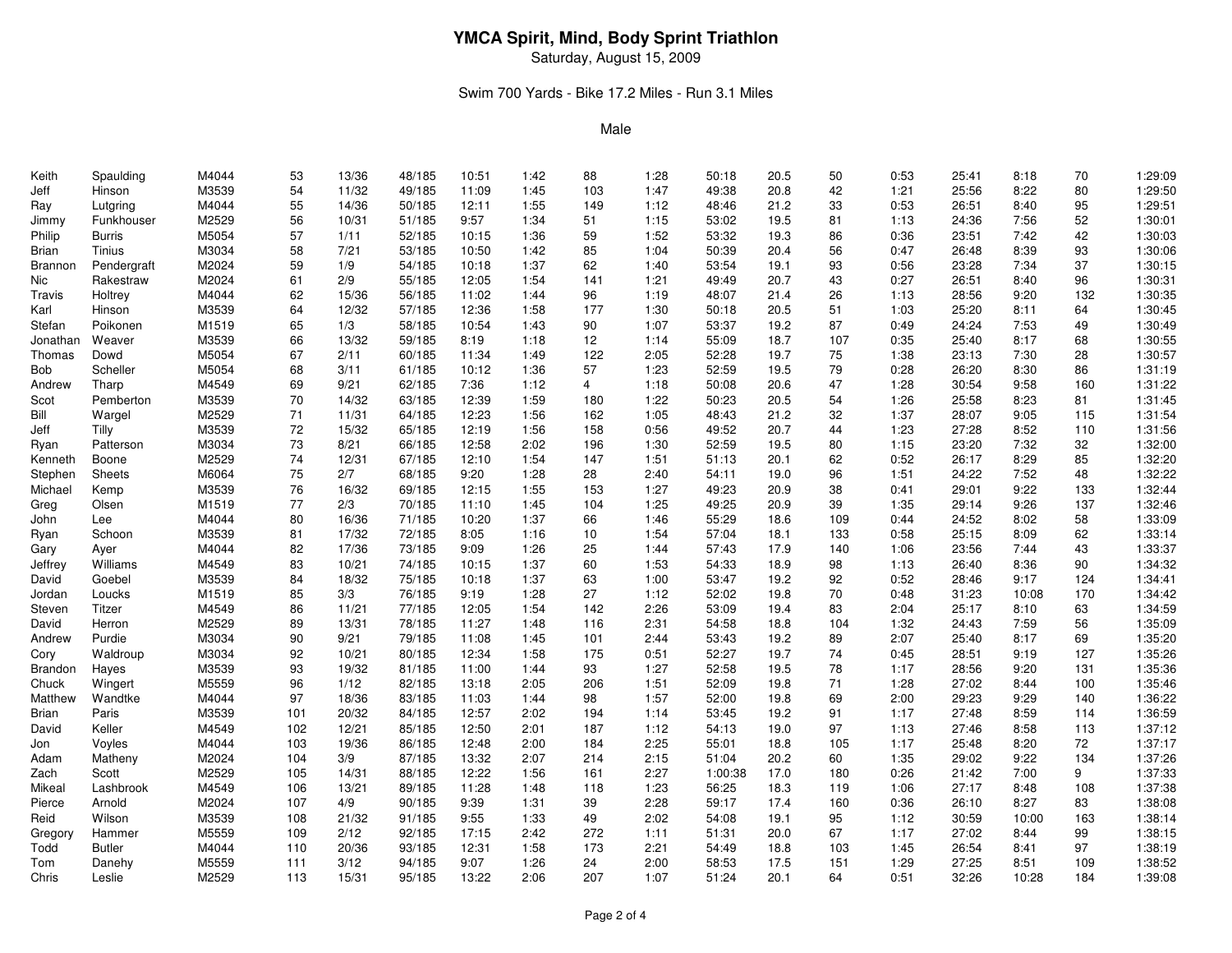Saturday, August 15, 2009

## Swim 700 Yards - Bike 17.2 Miles - Run 3.1 Miles

| Don                      | <b>Mathews</b>  | M4044 | 114 | 21/36 | 96/185  | 9:10  | 1:26 | 26  | 2:17 | 55:44   | 18.5 | 114 | 1:54 | 30:16 | 9:46  | 151 | 1:39:20 |
|--------------------------|-----------------|-------|-----|-------|---------|-------|------|-----|------|---------|------|-----|------|-------|-------|-----|---------|
| Claude                   | Bacon           | M3539 | 115 | 22/32 | 97/185  | 13:28 | 2:07 | 211 | 1:35 | 55:03   | 18.7 | 106 | 1:15 | 28:17 | 9:08  | 117 | 1:39:35 |
| Cesar                    | Lau             | M3034 | 116 | 11/21 | 98/185  | 12:04 | 1:53 | 140 | 0:42 | 52:23   | 19.7 | 73  | 1:23 | 33:07 | 10:41 | 189 | 1:39:36 |
| Steve                    | <b>Bartlett</b> | M5054 | 117 | 4/11  | 99/185  | 15:15 | 2:23 | 251 | 1:33 | 51:26   | 20.1 | 65  | 0:35 | 30:51 | 9:58  | 159 | 1:39:37 |
| Chad                     | Giesler         | M3539 | 118 | 23/32 | 100/185 | 10:45 | 1:41 | 83  | 2:05 | 57:22   | 18.0 | 135 | 1:01 | 28:26 | 9:11  | 119 | 1:39:38 |
| Thomas                   | Rogers          | M3034 | 119 | 12/21 | 101/185 | 11:34 | 1:49 | 121 | 1:47 | 58:57   | 17.5 | 155 | 0:35 | 26:51 | 8:40  | 94  | 1:39:41 |
| Kyle                     | Pfeiffer        | M2529 | 121 | 16/31 | 102/185 | 11:40 | 1:50 | 125 | 1:27 | 59:02   | 17.5 | 156 | 0:43 | 27:14 | 8:48  | 107 | 1:40:04 |
| Dan                      | Sauls           | M4549 | 123 | 14/21 | 103/185 | 11:55 | 1:52 | 135 | 2:23 | 56:25   | 18.3 | 118 | 0:48 | 28:50 | 9:19  | 126 | 1:40:20 |
| Dave                     | Wanninger       | M5559 | 124 | 4/12  | 104/185 | 11:31 | 1:48 | 120 | 2:48 | 57:31   | 17.9 | 138 | 1:10 | 27:31 | 8:53  | 112 | 1:40:28 |
| Anthony                  | Jerger          | M2024 | 125 | 5/9   | 105/185 | 13:13 | 2:04 | 204 | 2:03 | 53:44   | 19.2 | 90  | 0:33 | 30:59 | 10:00 | 162 | 1:40:29 |
| Nathan                   | Norrenbrock     | M3539 | 126 | 24/32 | 106/185 | 11:53 | 1:52 | 133 | 1:46 | 56:52   | 18.1 | 130 | 0:47 | 29:32 | 9:32  | 143 | 1:40:49 |
| Michael                  | <b>Backer</b>   | M2529 | 127 | 17/31 | 107/185 | 13:48 | 2:10 | 218 | 1:44 | 58:45   | 17.6 | 150 | 0:48 | 25:53 | 8:21  | 78  | 1:40:55 |
| Randy                    | Halbig          | M4044 | 128 | 22/36 | 108/185 | 9:50  | 1:33 | 46  | 1:25 | 59:39   | 17.3 | 167 | 1:19 | 28:53 | 9:19  | 128 | 1:41:03 |
| Ben                      | Laaper          | M5559 | 130 | 5/12  | 109/185 | 13:44 | 2:09 | 216 | 1:26 | 56:50   | 18.2 | 127 | 0:58 | 28:36 | 9:14  | 122 | 1:41:33 |
| Jon                      | Golding         | M5054 | 131 | 5/11  | 110/185 | 11:21 | 1:47 | 110 | 2:03 | 56:42   | 18.2 | 125 | 1:00 | 30:44 | 9:55  | 157 | 1:41:48 |
| Sam                      | Conner          | M4549 | 132 | 15/21 | 111/185 | 12:53 | 2:01 | 191 | 0:50 | 53:16   | 19.4 | 84  | 0:58 | 33:55 | 10:57 | 201 | 1:41:50 |
| Jared                    | Kitchene        | M3034 | 135 | 13/21 | 112/185 | 12:31 | 1:58 | 172 | 1:41 | 59:46   | 17.3 | 168 | 0:55 | 27:30 | 8:52  | 111 | 1:42:21 |
| Jeremy                   | Garrett         | M3034 | 136 | 14/21 | 113/185 | 10:24 | 1:38 | 69  | 1:44 | 59:23   | 17.4 | 161 | 1:15 | 29:43 | 9:35  | 145 | 1:42:26 |
| Jared                    | Shade           | M2529 | 138 | 18/31 | 114/185 | 10:53 | 1:42 | 89  | 1:57 | 58:32   | 17.6 | 147 | 1:08 | 30:08 | 9:44  | 150 | 1:42:37 |
| Greg                     | Risch           | M3539 | 140 | 25/32 | 115/185 | 12:29 | 1:57 | 171 | 2:01 | 57:26   | 18.0 | 137 | 0:55 | 30:07 | 9:43  | 149 | 1:42:57 |
| Neil                     | Angermeier      | M2024 | 141 | 6/9   | 116/185 | 11:46 | 1:51 | 129 | 1:25 | 1:03:40 | 16.2 | 205 | 0:36 | 25:54 | 8:22  | 79  | 1:43:19 |
| Michael                  | Wagoner         | M5559 | 143 | 6/12  | 117/185 | 12:56 | 2:02 | 193 | 4:03 | 58:20   | 17.7 | 143 | 1:40 | 26:41 | 8:37  | 91  | 1:43:38 |
| Robert                   | Wiederstein     | M4044 | 144 | 23/36 | 118/185 | 8:59  | 1:25 | 19  | 0:54 | 54:35   | 18.9 | 100 | 1:36 | 37:43 | 12:10 | 235 | 1:43:44 |
| Chris                    | <b>Hitch</b>    | M3034 | 145 | 15/21 | 119/185 | 7:32  | 1:11 | 3   | 1:56 | 56:51   | 18.2 | 128 | 1:20 | 36:10 | 11:40 | 225 | 1:43:47 |
| Scott                    | <b>Bonnell</b>  | M4044 | 146 | 24/36 | 120/185 | 9:40  | 1:31 | 40  | 1:47 | 59:57   | 17.2 | 173 | 2:30 | 30:03 | 9:42  | 148 | 1:43:54 |
| Kyle                     | Moore           | M2529 | 148 | 19/31 | 121/185 | 12:11 | 1:55 | 151 | 3:13 | 54:33   | 18.9 | 99  | 1:11 | 33:40 | 10:52 | 198 | 1:44:46 |
| Alan                     | Reising         | M4044 | 149 | 25/36 | 122/185 | 12:55 | 2:02 | 192 | 2:06 | 55:29   | 18.6 | 110 | 2:16 | 32:11 | 10:23 | 180 | 1:44:56 |
| Ed                       | Coleman         | M3539 | 151 | 26/32 | 123/185 | 9:05  | 1:26 | 22  | 1:43 | 55:21   | 18.6 | 108 | 1:50 | 37:04 | 11:58 | 231 | 1:45:01 |
| Gary                     | Gurtcheff       | M4044 | 152 | 26/36 | 124/185 | 13:22 | 2:06 | 208 | 1:37 | 56:42   | 18.2 | 124 | 1:30 | 31:55 | 10:18 | 176 | 1:45:04 |
| <b>Bradley</b>           | Jackson         | M3539 | 153 | 27/32 | 125/185 | 13:27 | 2:06 | 210 | 1:49 | 54:43   | 18.9 | 102 | 1:46 | 33:23 | 10:46 | 194 | 1:45:04 |
| Caleb                    | Tomlinson       | M2024 | 160 | 7/9   | 126/185 | 10:35 | 1:40 | 76  | 2:32 | 1:02:06 | 16.6 | 195 | 0:58 | 29:57 | 9:40  | 147 | 1:46:07 |
| David                    | Nord            | M4044 | 161 | 27/36 | 127/185 | 13:56 | 2:11 | 222 | 2:17 | 58:55   | 17.5 | 152 | 0:35 | 30:27 | 9:50  | 153 | 1:46:08 |
| Allen                    | Tappan          | M3034 | 164 | 16/21 | 128/185 | 12:17 | 1:56 | 157 | 1:53 | 1:04:09 | 16.1 | 211 | 1:10 | 27:08 | 8:46  | 105 | 1:46:36 |
| Allen                    | Walker          | M4044 | 165 | 28/36 | 129/185 | 15:50 | 2:29 | 263 | 2:07 | 58:26   | 17.7 | 144 | 1:13 | 29:11 | 9:25  | 136 | 1:46:46 |
| Jake                     | <b>Bessler</b>  | M2529 | 168 | 20/31 | 130/185 | 12:26 | 1:57 | 167 | 1:38 | 1:05:18 | 15.8 | 222 | 0:33 | 27:04 | 8:44  | 103 | 1:46:56 |
| Alan                     | Meier           | M4549 | 169 | 16/21 | 131/185 | 13:12 | 2:04 | 203 | 2:08 | 52:51   | 19.5 | 77  | 3:25 | 35:22 | 11:25 | 212 | 1:46:57 |
| Jack                     | Arney           | M6064 | 171 | 3/7   | 132/185 | 13:05 | 2:03 | 198 | 2:39 | 59:56   | 17.2 | 172 | 1:58 | 29:41 | 9:35  | 144 | 1:47:18 |
| <b>Christophe Gander</b> |                 | M2529 | 173 | 21/31 | 133/185 | 13:49 | 2:10 | 219 | 1:25 | 1:05:57 | 15.6 | 227 | 0:35 | 25:51 | 8:21  | 76  | 1:47:36 |
| Nick                     | Schenk          | M2529 | 174 | 22/31 | 134/185 | 12:09 | 1:54 | 145 | 2:51 | 1:04:31 | 16.0 | 215 | 1:06 | 27:03 | 8:44  | 102 | 1:47:38 |
| Waylon                   | Schenk          | M2529 | 175 | 23/31 | 135/185 | 12:09 | 1:54 | 146 | 2:48 | 1:04:47 | 15.9 | 218 | 0:56 | 27:05 | 8:45  | 104 | 1:47:43 |
| Greg                     | Schaefer        | M2024 | 176 | 8/9   | 136/185 | 10:35 | 1:40 | 75  | 0:56 | 1:01:35 | 16.8 | 192 | 0:18 | 34:25 | 11:06 | 205 | 1:47:46 |
| Terry                    | Conger          | M5054 | 177 | 6/11  | 137/185 | 13:08 | 2:03 | 201 | 2:00 | 58:16   | 17.7 | 142 | 2:41 | 32:05 | 10:21 | 178 | 1:48:08 |
| David                    | Greene          | M3539 | 178 | 28/32 | 138/185 | 14:34 | 2:17 | 238 | 3:09 | 53:03   | 19.5 | 82  | 2:14 | 35:46 | 11:33 | 218 | 1:48:44 |
| Allen                    | Eicher          | M5559 | 179 | 7/12  | 139/185 | 11:22 | 1:47 | 111 | 3:04 | 59:25   | 17.4 | 162 | 1:10 | 34:15 | 11:03 | 204 | 1:49:15 |
| John                     | Copeland        | M3034 | 180 | 17/21 | 140/185 | 14:03 | 2:12 | 225 | 1:47 | 1:03:24 | 16.3 | 203 | 0:49 | 29:16 | 9:27  | 138 | 1:49:16 |
| Anthony                  | Hughes          | M3539 | 181 | 29/32 | 141/185 | 14:16 | 2:14 | 233 | 1:40 | 1:01:06 | 16.9 | 187 | 1:30 | 31:00 | 10:00 | 164 | 1:49:31 |
| Nick                     | Antey           | M3539 | 182 | 30/32 | 142/185 | 12:02 | 1:53 | 138 | 2:17 | 59:55   | 17.2 | 171 | 1:42 | 33:42 | 10:53 | 200 | 1:49:35 |
| Ken                      | Collis          | M4549 | 184 | 17/21 | 143/185 | 16:10 | 2:32 | 267 | 1:57 | 59:36   | 17.3 | 166 | 0:56 | 31:17 | 10:06 | 168 | 1:49:54 |